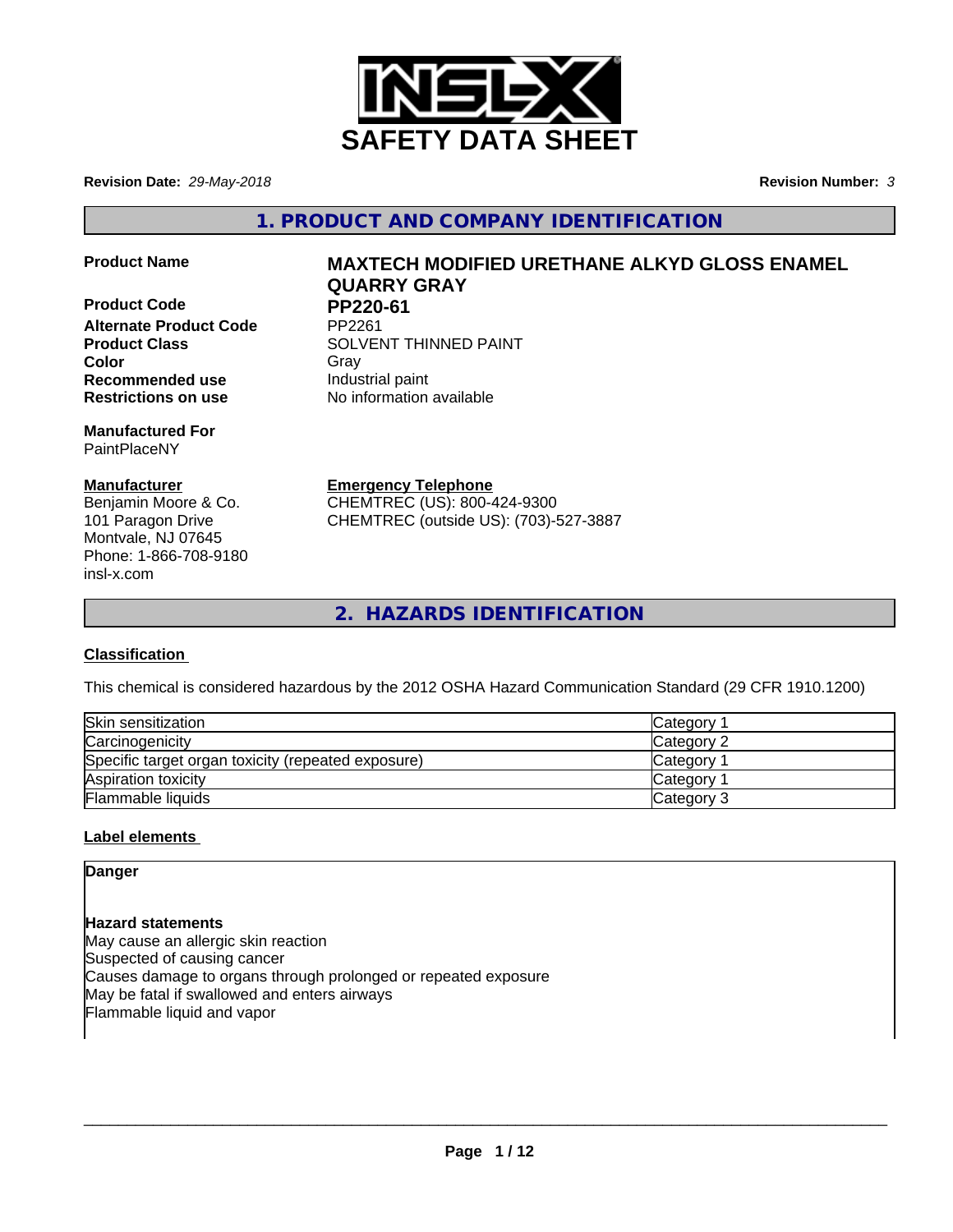#### \_\_\_\_\_\_\_\_\_\_\_\_\_\_\_\_\_\_\_\_\_\_\_\_\_\_\_\_\_\_\_\_\_\_\_\_\_\_\_\_\_\_\_\_\_\_\_\_\_\_\_\_\_\_\_\_\_\_\_\_\_\_\_\_\_\_\_\_\_\_\_\_\_\_\_\_\_\_\_\_\_\_\_\_\_\_\_\_\_\_\_\_\_ PP220-61 - **MAXTECH MODIFIED URETHANE ALKYD GLOSS ENAMEL QUARRY GRAY**



**Appearance** liquid

**Odor** solvent

### **Precautionary Statements - Prevention**

Obtain special instructions before use Do not handle until all safety precautions have been read and understood Use personal protective equipment as required Contaminated work clothing should not be allowed out of the workplace Wear protective gloves Do not breathe dust/fume/gas/mist/vapors/spray Wash face, hands and any exposed skin thoroughly after handling Do not eat, drink or smoke when using this product Keep away from heat, hot surfaces, sparks, open flames and other ignition sources. No smoking Keep container tightly closed Ground/bond container and receiving equipment Use explosion-proof electrical/ventilating/lighting/equipment Use only non-sparking tools Take precautionary measures against static discharge

### **Precautionary Statements - Response**

IF exposed or concerned: Get medical advice/attention **Skin** If skin irritation or rash occurs: Get medical advice/attention Wash contaminated clothing before reuse IF ON SKIN (or hair): Remove/Take off immediately all contaminated clothing. Rinse skin with water/shower **Ingestion** IF SWALLOWED: Immediately call a POISON CENTER or doctor/physician Do NOT induce vomiting **Fire** In case of fire: Use CO2, dry chemical, or foam for extinction

### **Precautionary Statements - Storage**

Store locked up Store in a well-ventilated place. Keep cool

#### **Precautionary Statements - Disposal**

Dispose of contents/container to an approved waste disposal plant

#### **Hazards not otherwise classified (HNOC)**

Rags, steel wool or waste soaked with this product may spontaneously catch fire if improperly discarded

#### **Other information**

No information available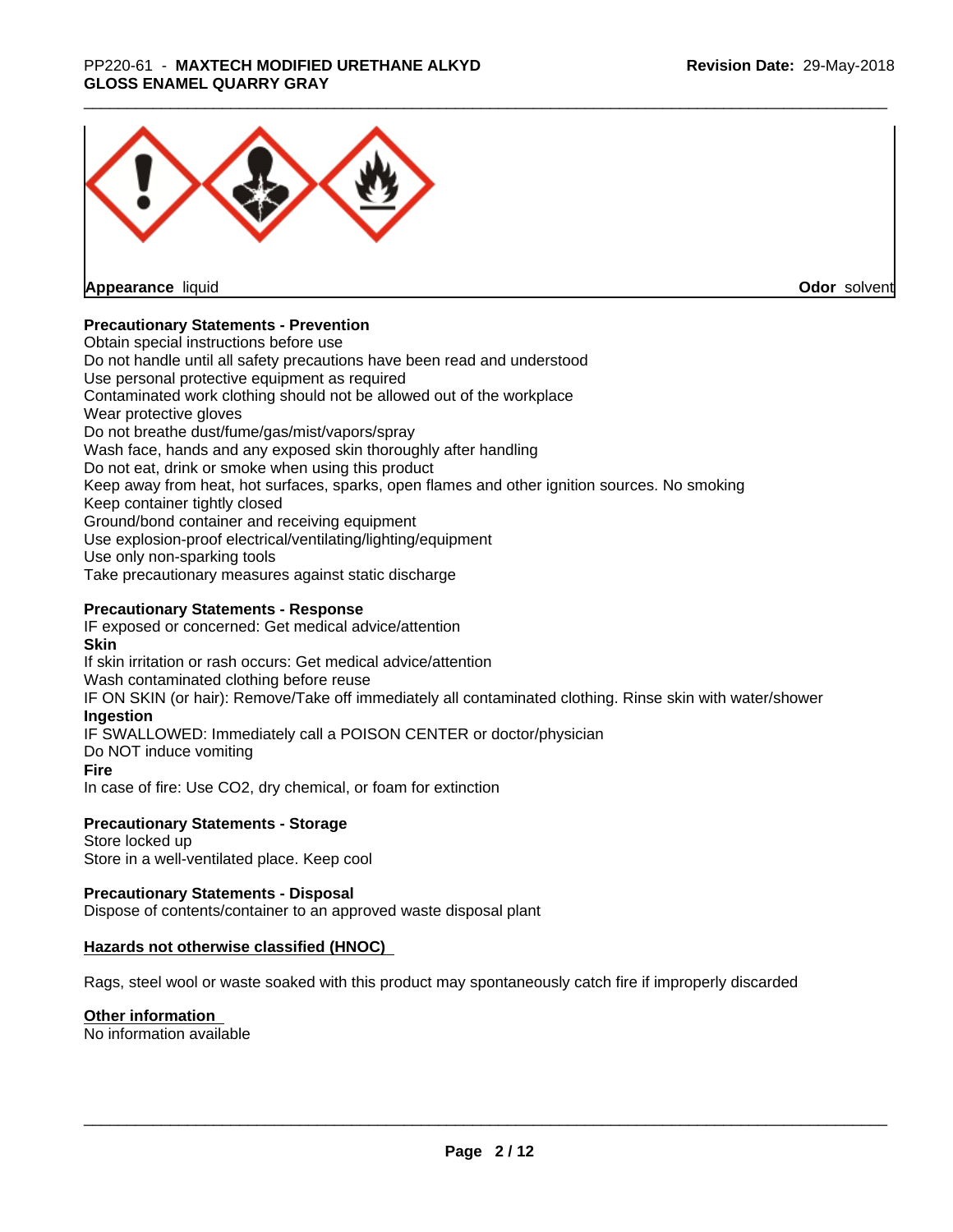# **3. COMPOSITION/INFORMATION ON INGREDIENTS**

| <b>Chemical name</b>                       | <b>CAS No.</b> | Weight-% |
|--------------------------------------------|----------------|----------|
| Stoddard solvent                           | 8052-41-3      | 30       |
| Titanium dioxide                           | 13463-67-7     | 10       |
| Limestone                                  | 1317-65-3      | 10       |
| Kaolin                                     | 1332-58-7      | 10       |
| Distillates, petroleum, hydrotreated light | 64742-47-8     |          |
| Carbon black                               | 1333-86-4      | 0.5      |
| Methyl ethyl ketoxime                      | 96-29-7        | 0.5      |
| Cobalt bis(2-ethylhexanoate)               | 136-52-7       | 0.5      |
| Ethyl benzene                              | $100 - 41 - 4$ | 0.5      |

|                                                  | 4. FIRST AID MEASURES                                                                                                                                                                                                               |
|--------------------------------------------------|-------------------------------------------------------------------------------------------------------------------------------------------------------------------------------------------------------------------------------------|
| <b>General Advice</b>                            | If symptoms persist, call a physician. Show this safety data sheet to the doctor in<br>attendance.                                                                                                                                  |
| <b>Eye Contact</b>                               | Immediately flush with plenty of water. After initial flushing, remove any contact<br>lenses and continue flushing for at least 15 minutes. Keep eye wide open while<br>rinsing. If symptoms persist, call a physician.             |
| <b>Skin Contact</b>                              | Wash off immediately with soap and plenty of water while removing all<br>contaminated clothes and shoes. If skin irritation persists, call a physician. Wash<br>clothing before reuse. Destroy contaminated articles such as shoes. |
| <b>Inhalation</b>                                | Move to fresh air. If symptoms persist, call a physician.<br>If not breathing, give artificial respiration. Call a physician immediately.                                                                                           |
| Ingestion                                        | Clean mouth with water and afterwards drink plenty of water. Do not induce<br>vomiting without medical advice. Never give anything by mouth to an unconscious<br>person. Consult a physician.                                       |
| <b>Protection Of First-Aiders</b>                | Use personal protective equipment.                                                                                                                                                                                                  |
| <b>Most Important</b><br><b>Symptoms/Effects</b> | May cause allergic skin reaction.                                                                                                                                                                                                   |
| <b>Notes To Physician</b>                        | Treat symptomatically.                                                                                                                                                                                                              |

# **5. FIRE-FIGHTING MEASURES**

| <b>Suitable Extinguishing Media</b>                                    | Foam, dry powder or water. Use extinguishing measures<br>that are appropriate to local circumstances and the<br>surrounding environment.     |
|------------------------------------------------------------------------|----------------------------------------------------------------------------------------------------------------------------------------------|
| <b>Protective Equipment And Precautions For</b><br><b>Firefighters</b> | As in any fire, wear self-contained breathing apparatus<br>pressure-demand, MSHA/NIOSH (approved or equivalent)<br>and full protective gear. |
| <b>Specific Hazards Arising From The Chemical</b>                      | Combustible material. Closed containers may rupture if<br>exposed to fire or extreme heat. Keep product and empty                            |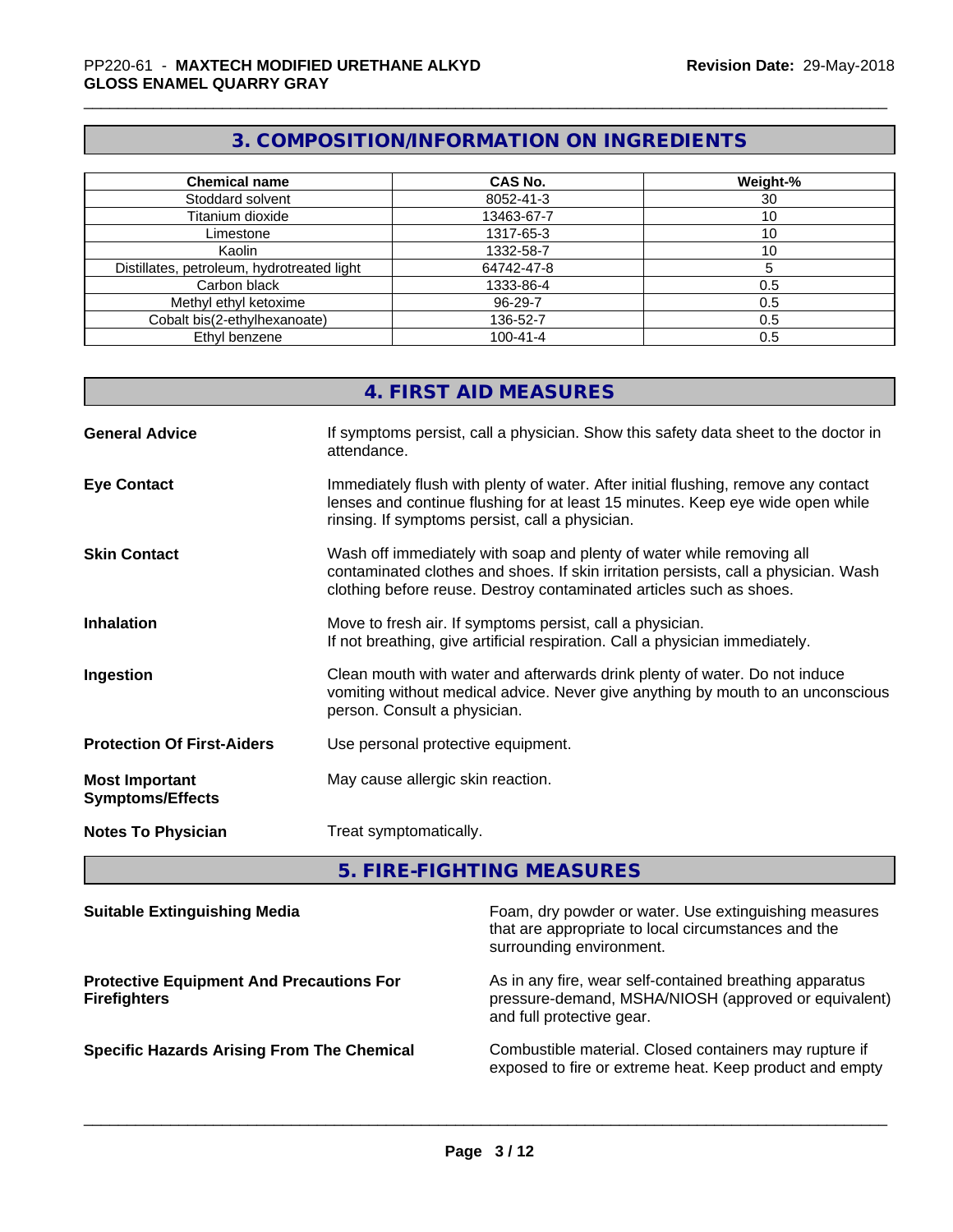|                                                                                  | container away from heat and sources of ignition. Thermal<br>decomposition can lead to release of irritating gases and<br>vapors. |
|----------------------------------------------------------------------------------|-----------------------------------------------------------------------------------------------------------------------------------|
| <b>Sensitivity To Mechanical Impact</b>                                          | No                                                                                                                                |
| <b>Sensitivity To Static Discharge</b>                                           | Yes                                                                                                                               |
| <b>Flash Point Data</b><br>Flash Point (°F)<br>Flash Point (°C)<br><b>Method</b> | 104<br>40<br><b>PMCC</b>                                                                                                          |
| <b>Flammability Limits In Air</b>                                                |                                                                                                                                   |
| Lower flammability limit:<br><b>Upper flammability limit:</b>                    | Not available<br>Not available                                                                                                    |
| <b>NFPA</b><br>Health: 1<br><b>Flammability: 2</b>                               | <b>Instability: 0</b><br><b>Special: Not Applicable</b>                                                                           |
| <b>NFPA Legend</b><br>0 - Not Hazardous                                          |                                                                                                                                   |

- 1 Slightly
- 2 Moderate
- 3 High
- 4 Severe

*The ratings assigned are only suggested ratings, the contractor/employer has ultimate responsibilities for NFPA ratings where this system is used.*

*Additional information regarding the NFPA rating system is available from the National Fire Protection Agency (NFPA) at www.nfpa.org.*

### **6. ACCIDENTAL RELEASE MEASURES**

| <b>Personal Precautions</b>      | Use personal protective equipment. Remove all sources of ignition.                                                                                                                                                                                                                                                                      |
|----------------------------------|-----------------------------------------------------------------------------------------------------------------------------------------------------------------------------------------------------------------------------------------------------------------------------------------------------------------------------------------|
| <b>Other Information</b>         | Prevent further leakage or spillage if safe to do so. Do not allow material to<br>contaminate ground water system. Prevent product from entering drains. Do not<br>flush into surface water or sanitary sewer system. Local authorities should be<br>advised if significant spillages cannot be contained.                              |
| <b>Environmental precautions</b> | See Section 12 for additional Ecological Information.                                                                                                                                                                                                                                                                                   |
| <b>Methods for Cleaning Up</b>   | Dam up. Soak up with inert absorbent material. Pick up and transfer to properly<br>labeled containers. Clean contaminated surface thoroughly.                                                                                                                                                                                           |
|                                  | 7. HANDLING AND STORAGE                                                                                                                                                                                                                                                                                                                 |
| <b>Handling</b>                  | Use only in area provided with appropriate exhaust ventilation. Do not breathe<br>vapors or spray mist. Wear personal protective equipment. Take precautionary<br>measures against static discharges. To avoid ignition of vapors by static electricity<br>discharge, all metal parts of the equipment must be grounded. Keep away from |

**Storage** Keep containers tightly closed in a dry, cool and well-ventilated place. Keep away

 $\overline{\phantom{a}}$  ,  $\overline{\phantom{a}}$  ,  $\overline{\phantom{a}}$  ,  $\overline{\phantom{a}}$  ,  $\overline{\phantom{a}}$  ,  $\overline{\phantom{a}}$  ,  $\overline{\phantom{a}}$  ,  $\overline{\phantom{a}}$  ,  $\overline{\phantom{a}}$  ,  $\overline{\phantom{a}}$  ,  $\overline{\phantom{a}}$  ,  $\overline{\phantom{a}}$  ,  $\overline{\phantom{a}}$  ,  $\overline{\phantom{a}}$  ,  $\overline{\phantom{a}}$  ,  $\overline{\phantom{a}}$ 

open flames, hot surfaces and sources of ignition.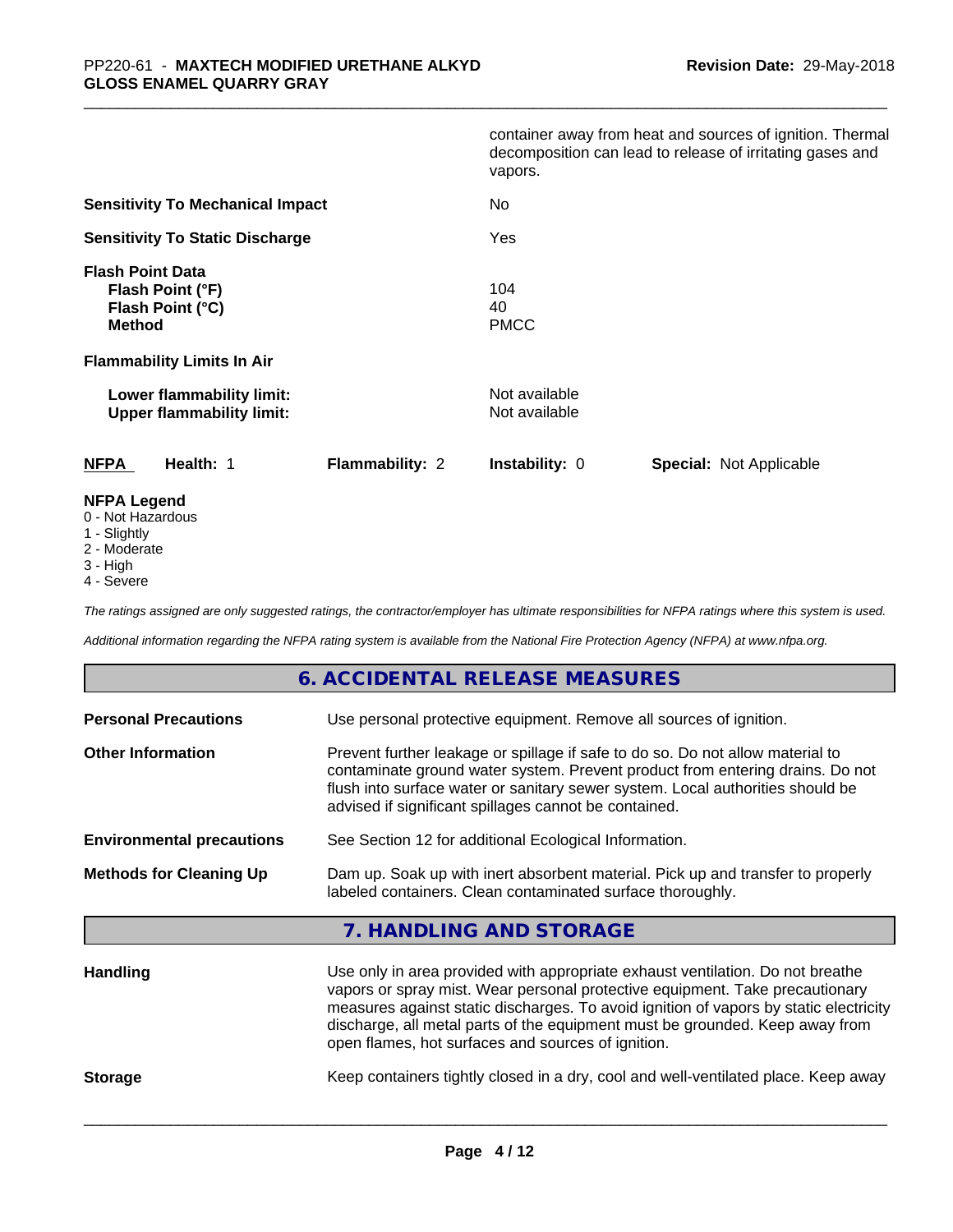from heat. Keep away from open flames, hot surfaces and sources of ignition. Keep in properly labeled containers. Keep out of the reach of children.

 **DANGER** - Rags, steel wool or waste soaked with this product may spontaneously catch fire if improperly discarded. Immediately after use, place rags, steel wool or waste in a sealed water-filled metal container.

**Incompatible Materials Incompatible with strong acids and bases and strong oxidizing agents.** 

## **8. EXPOSURE CONTROLS / PERSONAL PROTECTION**

#### **Exposure Limits**

| <b>Chemical name</b> | <b>ACGIH TLV</b>            | <b>OSHA PEL</b>                                        |
|----------------------|-----------------------------|--------------------------------------------------------|
| Stoddard solvent     | 100 ppm - TWA               | 500 ppm - TWA<br>2900 mg/m <sup>3</sup> - TWA          |
| Titanium dioxide     | 10 mg/m $3$ - TWA           | 15 mg/m $3$ - TWA                                      |
| Limestone            | N/E                         | 15 mg/m <sup>3</sup> - TWA<br>$5 \text{ mg/m}^3$ - TWA |
| Kaolin               | 2 mg/m <sup>3</sup> - TWA   | 15 mg/m <sup>3</sup> - TWA<br>$5 \text{ mg/m}^3$ - TWA |
| Carbon black         | $3$ mg/m <sup>3</sup> - TWA | $3.5$ mg/m <sup>3</sup> - TWA                          |
| Ethyl benzene        | 20 ppm - TWA                | 100 ppm - TWA<br>435 mg/m $3$ - TWA                    |

#### **Legend**

ACGIH - American Conference of Governmental Industrial Hygienists Exposure Limits OSHA - Occupational Safety & Health Administration Exposure Limits N/E - Not Established

**Engineering Measures** Ensure adequate ventilation, especially in confined areas.

#### **Personal Protective Equipment**

| <b>Eye/Face Protection</b><br><b>Skin Protection</b><br><b>Respiratory Protection</b> | Safety glasses with side-shields.<br>Long sleeved clothing. Protective gloves.<br>In operations where exposure limits are exceeded, use a NIOSH approved<br>respirator that has been selected by a technically qualified person for the specific<br>work conditions. When spraying the product or applying in confined areas, wear a<br>NIOSH approved respirator specified for paint spray or organic vapors. |
|---------------------------------------------------------------------------------------|----------------------------------------------------------------------------------------------------------------------------------------------------------------------------------------------------------------------------------------------------------------------------------------------------------------------------------------------------------------------------------------------------------------|
| <b>Hygiene Measures</b>                                                               | Avoid contact with skin, eyes and clothing. Remove and wash contaminated<br>clothing before re-use. Wash thoroughly after handling. When using do not eat,<br>drink or smoke.                                                                                                                                                                                                                                  |

## **9. PHYSICAL AND CHEMICAL PROPERTIES**

**Appearance** liquid **Density (lbs/gal)** 8.95 - 9.05 **Specific Gravity** 1.07 - 1.09

**Odor** solvent **Odor Threshold** No information available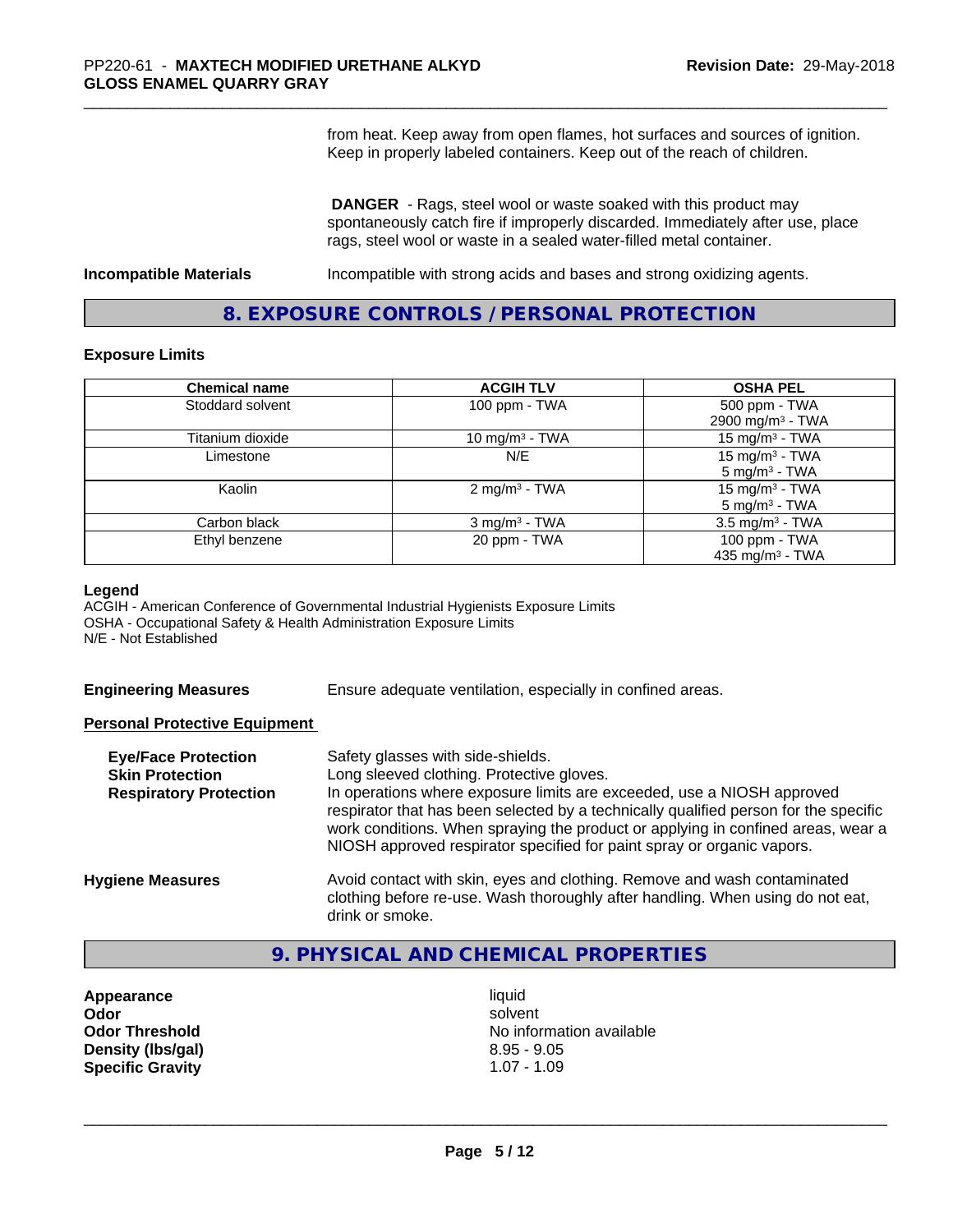**Viscosity (cps)** <br> **Viscosity (cps)** No information available<br>
No information available<br>
No information available **Water solubility**<br> **Evaporation Rate**<br> **Evaporation Rate**<br> **Evaporation Rate Vapor** pressure @20 °C (kPa) **Vapor density No information available Wt. % Solids** 65 - 75 **Vol. % Solids Wt. % Volatiles** 25 - 35 **Vol. % Volatiles** 40 - 50 **VOC Regulatory Limit (g/L)** <340 **Boiling Point (°F)** 279 **Boiling Point (°C)**<br>Freezing Point (°F) **Freezing Point (°C)**<br> **Flash Point (°F)**<br> **Flash Point (°F)**<br> **Point (°F)**<br> **Point (°F)**<br> **Point (°F)**<br> **Point (°F) Flash Point (°F) Flash Point (°C)** 40 **Method** PMCC **Flammability (solid, gas)** Not applicable **Upper flammability limit:** No information available **Lower flammability limit:** No information available **Autoignition Temperature (°F)** No information available **Autoignition Temperature (°C)** No information available **Decomposition Temperature (°F)**<br> **Decomposition Temperature (°C)** No information available<br>
No information available **Decomposition Temperature (°C)**<br>Partition coefficient

**pH**<br>
Viscosity (cps) The Contract of the Contract of No information available<br>
No information available **Solubility(ies)** No information available No information available<br>No information available **No information available No information available** 

## **10. STABILITY AND REACTIVITY**

| <b>Reactivity</b><br>Not Applicable                                                                                     |
|-------------------------------------------------------------------------------------------------------------------------|
| Stable under normal conditions. Hazardous polymerisation<br><b>Chemical Stability</b><br>does not occur.                |
| Keep away from open flames, hot surfaces, static<br><b>Conditions to avoid</b><br>electricity and sources of ignition.  |
| Incompatible with strong acids and bases and strong<br><b>Incompatible Materials</b><br>oxidizing agents.               |
| Thermal decomposition can lead to release of irritating<br><b>Hazardous Decomposition Products</b><br>gases and vapors. |
| None under normal conditions of use.<br>Possibility of hazardous reactions                                              |

## **11. TOXICOLOGICAL INFORMATION**

**Product Information**

**Information on likely routes of exposure**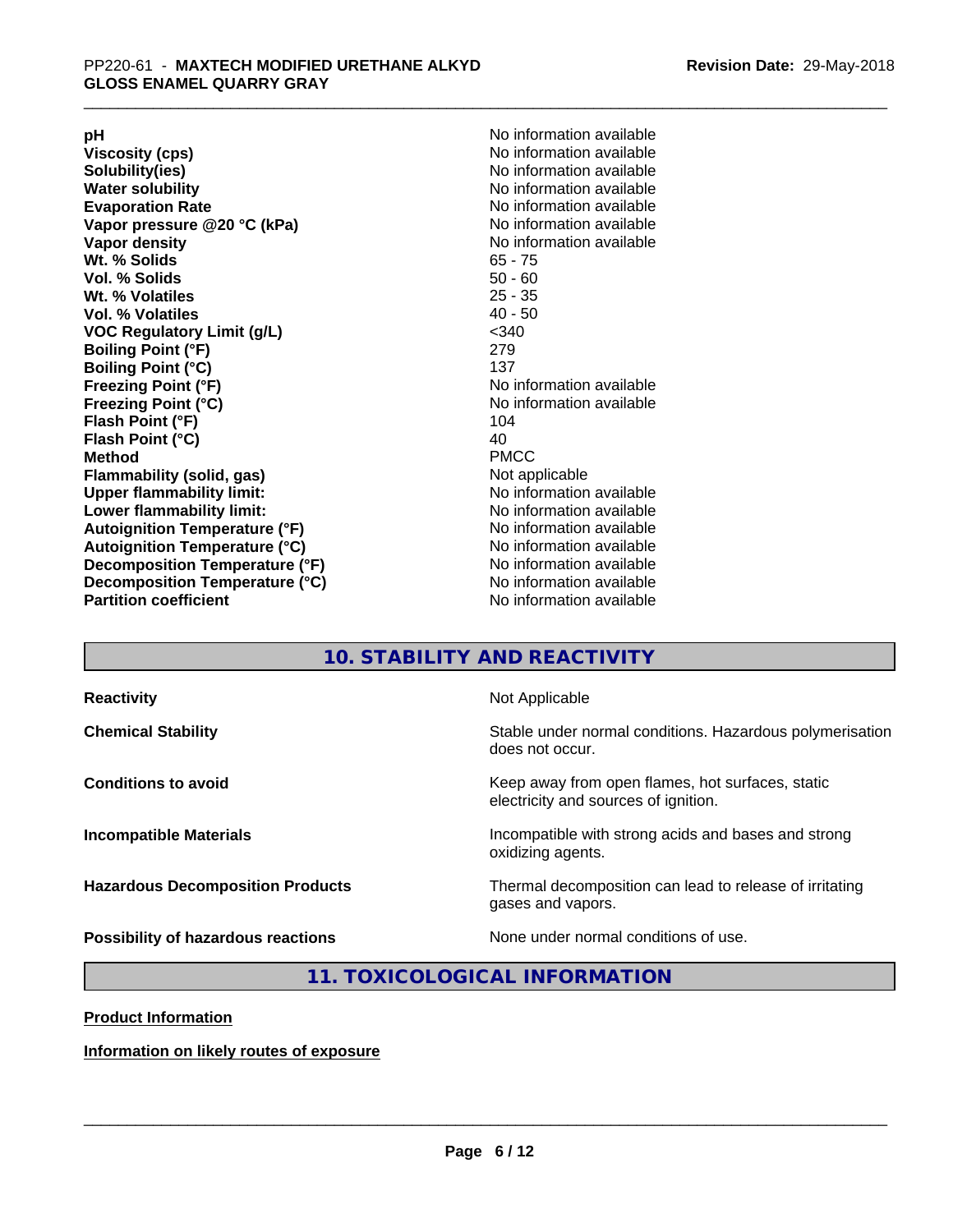| <b>Principal Routes of Exposure</b> | Eye contact, skin contact and inhalation.                                                                                                                                                                                            |
|-------------------------------------|--------------------------------------------------------------------------------------------------------------------------------------------------------------------------------------------------------------------------------------|
| <b>Acute Toxicity</b>               |                                                                                                                                                                                                                                      |
| <b>Product Information</b>          | Repeated or prolonged exposure to organic solvents may lead to permanent brain<br>and nervous system damage. Intentional misuse by deliberately concentrating and<br>inhaling vapors may be harmful or fatal.                        |
|                                     | Symptoms related to the physical, chemical and toxicological characteristics                                                                                                                                                         |
| <b>Symptoms</b>                     | No information available.                                                                                                                                                                                                            |
|                                     | Delayed and immediate effects as well as chronic effects from short and long-term exposure                                                                                                                                           |
| Eye contact                         | Contact with eyes may cause irritation.                                                                                                                                                                                              |
| <b>Skin contact</b>                 | May cause skin irritation and/or dermatitis. Prolonged skin contact may defat the<br>skin and produce dermatitis.                                                                                                                    |
| Ingestion                           | Ingestion may cause irritation to mucous membranes. Small amounts of this<br>product aspirated into the respiratory system during ingestion or vomiting may<br>cause mild to severe pulmonary injury, possibly progressing to death. |
| <b>Inhalation</b>                   | High vapor / aerosol concentrations are irritating to the eyes, nose, throat and<br>lungs and may cause headaches, dizziness, drowsiness, unconsciousness, and<br>other central nervous system effects.                              |
| <b>Sensitization</b>                | May cause an allergic skin reaction.                                                                                                                                                                                                 |
| <b>Neurological Effects</b>         | No information available.                                                                                                                                                                                                            |
| <b>Mutagenic Effects</b>            | No information available.                                                                                                                                                                                                            |
| <b>Reproductive Effects</b>         | No information available.                                                                                                                                                                                                            |
| <b>Developmental Effects</b>        | No information available.                                                                                                                                                                                                            |
| <b>Target organ effects</b>         | No information available.                                                                                                                                                                                                            |
| <b>STOT - repeated exposure</b>     | No information available.                                                                                                                                                                                                            |
| <b>STOT - single exposure</b>       | No information available.                                                                                                                                                                                                            |
| Other adverse effects               | No information available.                                                                                                                                                                                                            |
| <b>Aspiration Hazard</b>            | May be harmful if swallowed and enters airways. Small amounts of this product                                                                                                                                                        |
|                                     | aspirated into the respiratory system during ingestion or vomiting may cause mild                                                                                                                                                    |
|                                     | to severe pulmonary injury, possibly progressing to death.                                                                                                                                                                           |

#### **Numerical measures of toxicity**

#### **The following values are calculated based on chapter 3.1 of the GHS document**

| <b>ATEmix (oral)</b>   | 87946 mg/kg  |
|------------------------|--------------|
| <b>ATEmix (dermal)</b> | 133061 mg/kg |

#### **Component Information**

#### **Acute Toxicity**

Stoddard solvent LD50 Oral: > 5,000 mg/kg (Rat) LD50 Dermal: > 3160 mg/kg (Rabbit) LC50 Inhalation (Vapor): > 6.1 mg/L (Rat) Titanium dioxide LD50 Oral: > 10000 mg/kg (Rat) Kaolin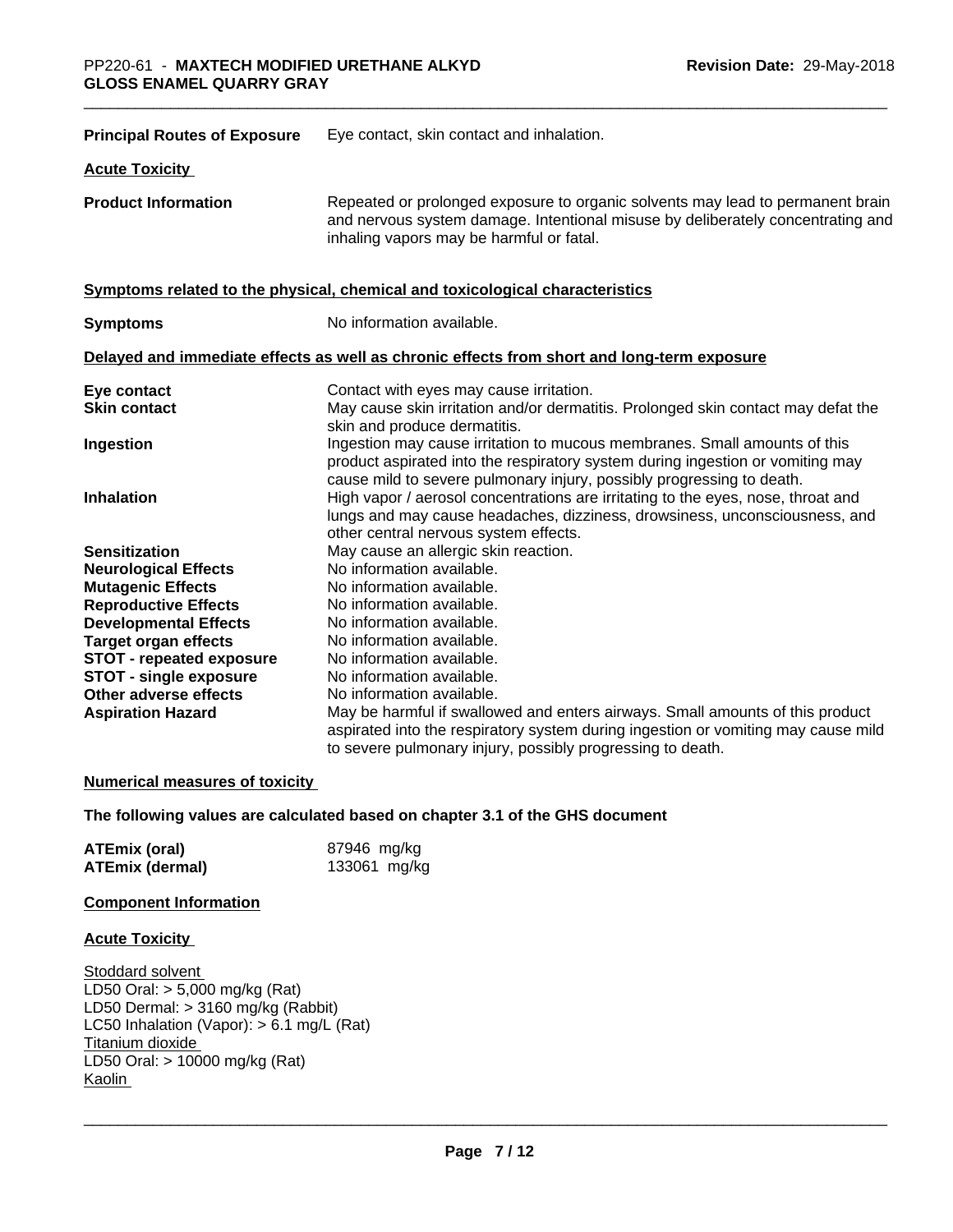LD50 Oral: > 5000 mg/kg (Rat) Distillates, petroleum, hydrotreated light LD50 Oral: > 5,000 mg/kg (Rat) LD50 Dermal: > 3,000 mg/kg (Rabbit) Carbon black LD50 Oral: > 15400 mg/kg (Rat) LD50 Dermal: > 3000 mg/kg (Rabbit) Methyl ethyl ketoxime LD50 Oral: 930 mg/kg (Rat) LD50 Dermal: 200 µL/kg (Rabbit) LC50 Inhalation (Vapor): > 4.8 mg/L (Rat) Ethyl benzene LD50 Oral: mg/kg (Rat) LD50 Dermal: > mg/kg (Rabbit) LC50 Inhalation (Vapor): mg/m<sup>3</sup> (Rat, 2 hr.)

#### **Carcinogenicity**

*The information below indicateswhether each agency has listed any ingredient as a carcinogen:.*

| <b>Chemical name</b>         | <b>IARC</b>         | <b>NTP</b> | <b>OSHA</b> |
|------------------------------|---------------------|------------|-------------|
|                              | 2B - Possible Human |            | Listed      |
| Titanium dioxide             | Carcinogen          |            |             |
|                              | 2B - Possible Human |            | Listed      |
| Carbon black                 | Carcinogen          |            |             |
|                              | 2B - Possible Human |            | Listed      |
| Cobalt bis(2-ethylhexanoate) | Carcinogen          |            |             |
|                              | 2B - Possible Human |            | Listed      |
| Ethyl benzene                | Carcinogen          |            |             |

• Although IARC has classified titanium dioxide as possibly carcinogenic to humans (2B), their summary concludes: "No significant exposure to titanium dioxide is thought to occur during the use of products in which titanium dioxide is bound to other materials, such as paint."

• Cobalt and cobalt compounds are listed as possible human carcinogens by IARC (2B). However, there is inadequate evidence of the carcinogenicity of cobalt and cobalt compounds in humans.

#### **Legend**

IARC - International Agency for Research on Cancer NTP - National Toxicity Program OSHA - Occupational Safety & Health Administration

**12. ECOLOGICAL INFORMATION**

## **Ecotoxicity Effects**

The environmental impact of this product has not been fully investigated.

#### **Product Information**

#### **Acute Toxicity to Fish**

No information available

#### **Acute Toxicity to Aquatic Invertebrates**

No information available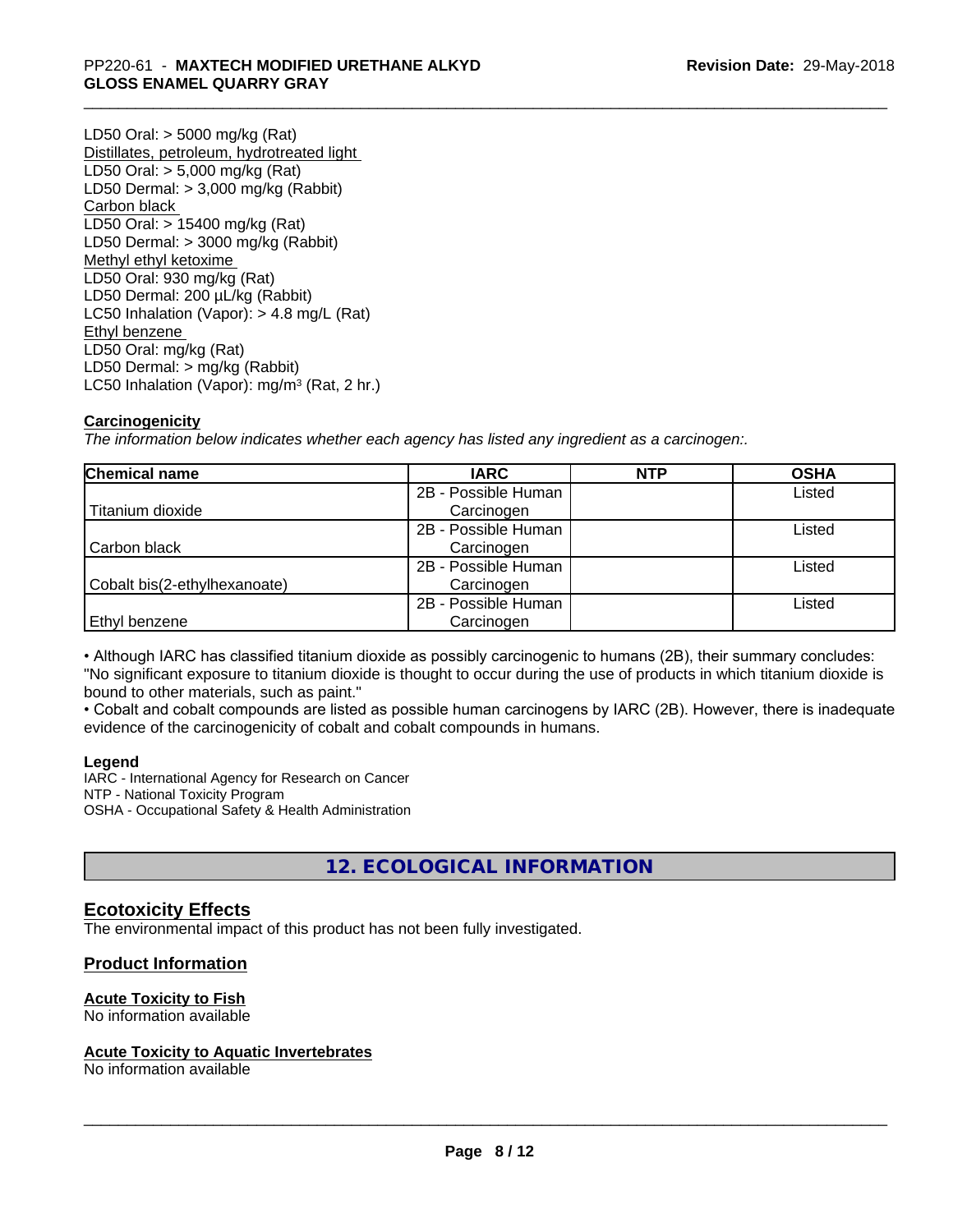### **Acute Toxicity to Aquatic Plants**

No information available

### **Persistence / Degradability**

No information available.

## **Bioaccumulation**

No information available.

#### **Mobility in Environmental Media**

No information available.

## **Ozone**

No information available

## **Component Information**

#### **Acute Toxicity to Fish**

Titanium dioxide  $LC50: > 1000$  mg/L (Fathead Minnow - 96 hr.) Methyl ethyl ketoxime LC50: 48 mg/L (Bluegill sunfish - 96 hr.) Ethyl benzene LC50: 12.1 mg/L (Fathead Minnow - 96 hr.)

### **Acute Toxicity to Aquatic Invertebrates**

Methyl ethyl ketoxime EC50: 750 mg/L (Daphnia magna - 48 hr.) Ethyl benzene EC50: 1.8 mg/L (Daphnia magna - 48 hr.)

#### **Acute Toxicity to Aquatic Plants**

Ethyl benzene EC50: 4.6 mg/L (Green algae (Scenedesmus subspicatus), 72 hrs.)

|                                | 13. DISPOSAL CONSIDERATIONS                                                                                                                                                                                               |
|--------------------------------|---------------------------------------------------------------------------------------------------------------------------------------------------------------------------------------------------------------------------|
| <b>Waste Disposal Method</b>   | Dispose of in accordance with federal, state, and local regulations. Local<br>requirements may vary, consult your sanitation department or state-designated<br>environmental protection agency for more disposal options. |
| <b>Empty Container Warning</b> | Emptied containers may retain product residue. Follow label warnings even after<br>container is emptied. Residual vapors may explode on ignition.                                                                         |
|                                | 14. TRANSPORT INFORMATION                                                                                                                                                                                                 |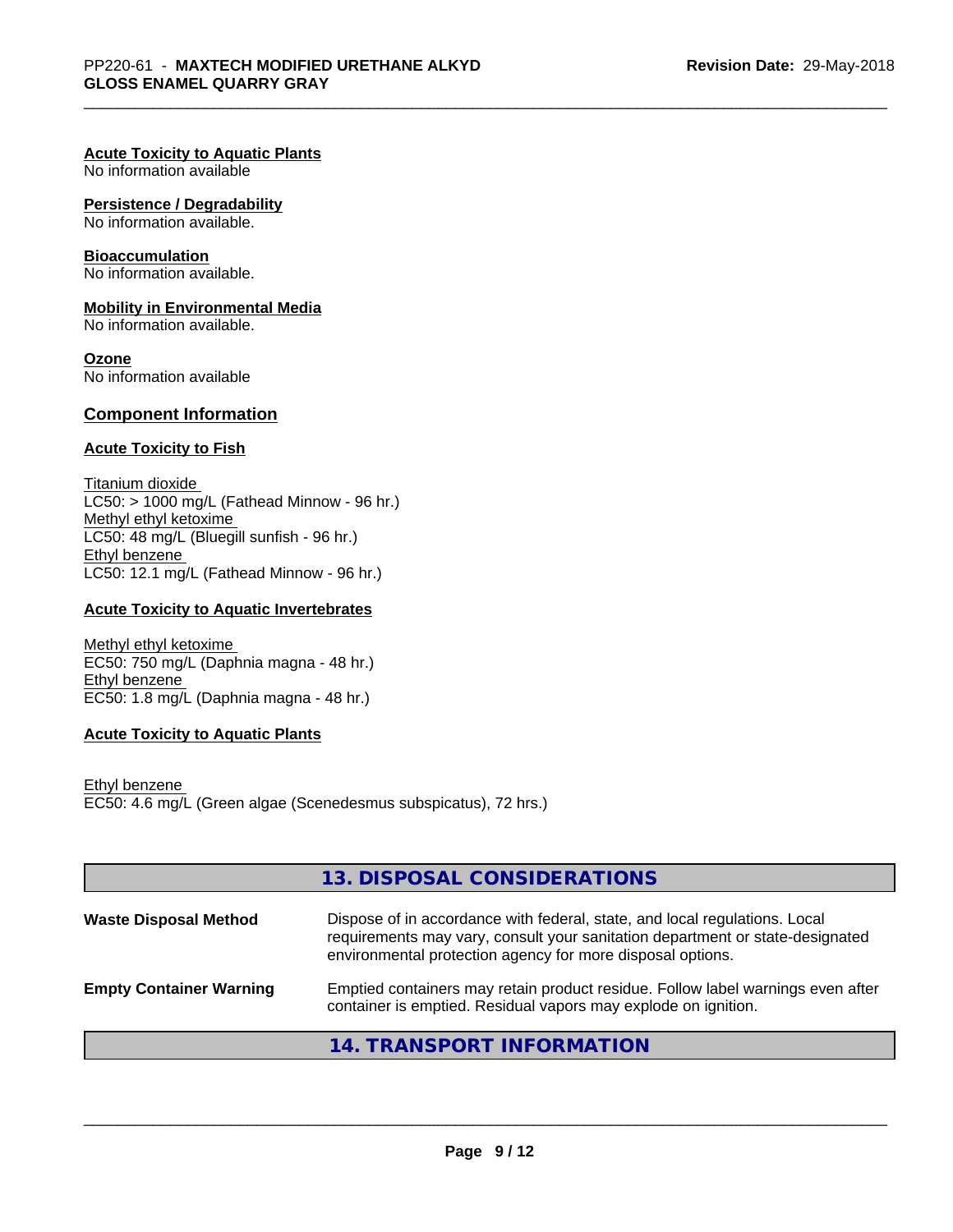| DOT                         |                                                                                                                |
|-----------------------------|----------------------------------------------------------------------------------------------------------------|
| <b>Proper Shipping Name</b> | <b>PAINT</b>                                                                                                   |
| <b>Hazard class</b>         | 3                                                                                                              |
| UN-No.                      | UN1263                                                                                                         |
| <b>Packing Group</b>        | Ш                                                                                                              |
| <b>Description</b>          | UN1263, PAINT, 3, III, Marine Pollutant (Stoddard solvent)                                                     |
|                             |                                                                                                                |
|                             | In the LIS this material may be reclassified as a Combustible Liquid and is not requisted in containers of les |

In the US this material may be reclassified as a Combustible Liquid and is not regulated in containers of less than 119 gallons (450 liters) via surface transportation (refer to 49CFR173.120(b)(2) for further information).

| ICAO / IATA | Contact the preparer for further information. |
|-------------|-----------------------------------------------|
|             |                                               |

**IMDG / IMO** Contact the preparer for further information.

**15. REGULATORY INFORMATION**

## **International Inventories**

| <b>TSCA: United States</b> | Yes - All components are listed or exempt. |
|----------------------------|--------------------------------------------|
| <b>DSL: Canada</b>         | Yes - All components are listed or exempt. |

## **Federal Regulations**

#### **SARA 311/312 hazardous categorization**

| Acute health hazard               | Yes |
|-----------------------------------|-----|
| Chronic Health Hazard             | Yes |
| Fire hazard                       | Yes |
| Sudden release of pressure hazard | Nο  |
| Reactive Hazard                   | N٥  |

### **SARA 313**

Section 313 of Title III of the Superfund Amendments and Reauthorization Act of 1986 (SARA). This product contains a chemical or chemicals which are subject to the reporting requirements of the Act and Title 40 of the Code of Federal Regulations, Part 372:

| <b>Chemical name</b>                                                                                                    | CAS No.        | Weight-% | <b>CERCLA/SARA 313</b><br>(de minimis concentration) |
|-------------------------------------------------------------------------------------------------------------------------|----------------|----------|------------------------------------------------------|
| Ethyl benzene                                                                                                           | $100 - 41 - 4$ | 0.5      | 0.1                                                  |
| Clean Air Act, Section 112 Hazardous Air Pollutants (HAPs) (see 40 CFR 61)<br>This product contains the following HAPs: |                |          |                                                      |
| <b>Chemical name</b>                                                                                                    | CAS No.        | Weight-% | <b>Hazardous Air Pollutant</b>                       |
| Ethyl benzene                                                                                                           | $100 - 41 - 4$ | 0.5      | (HAP)<br>Listed                                      |
| <b>US State Regulations</b>                                                                                             |                |          |                                                      |
| <b>California Proposition 65</b>                                                                                        |                |          |                                                      |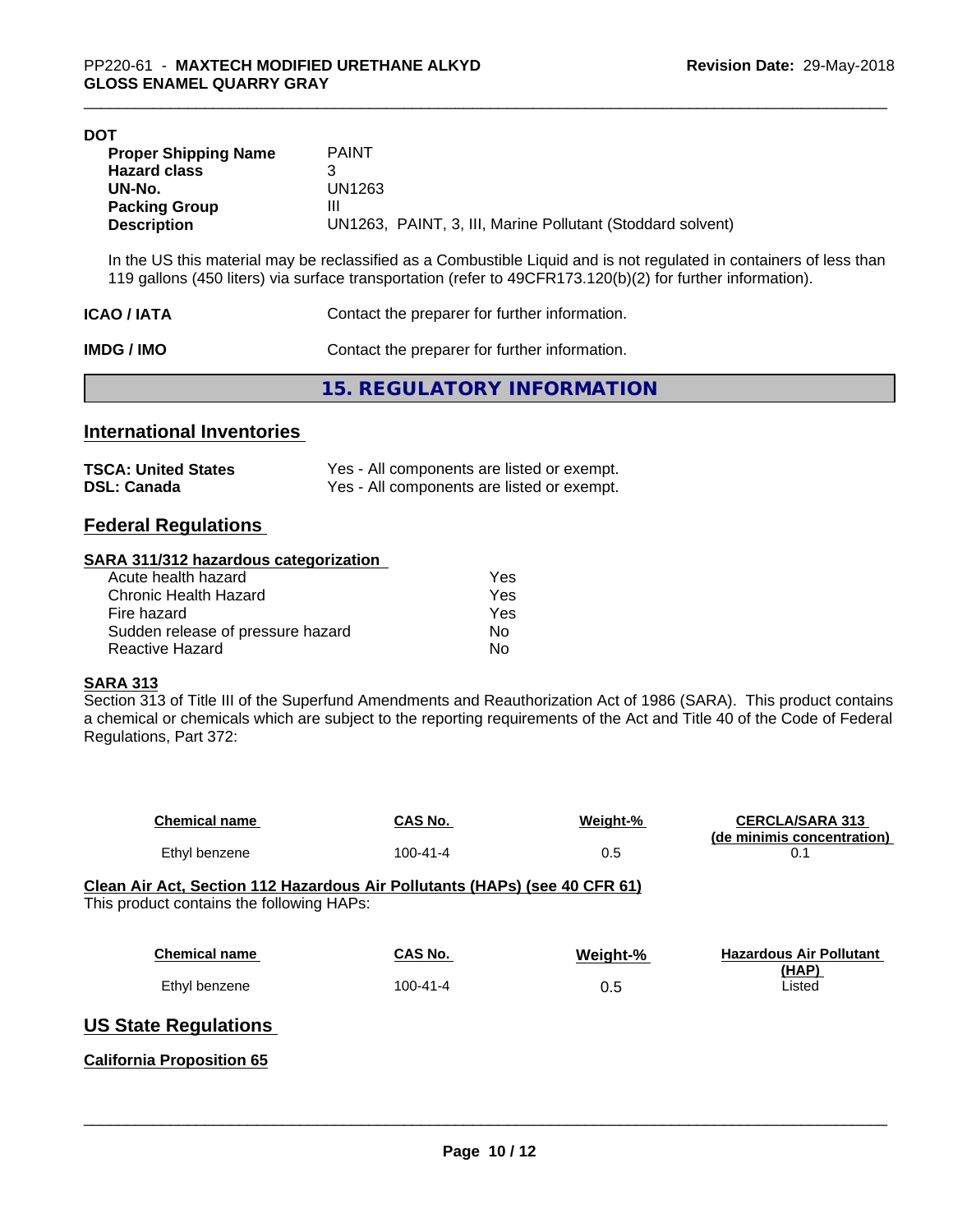# **AVIMARNING:** Cancer and Reproductive Harm– www.P65warnings.ca.gov

#### **State Right-to-Know**

| <b>Chemical name</b> | <b>Massachusetts</b> | <b>New Jersey</b> | Pennsylvania |
|----------------------|----------------------|-------------------|--------------|
| Stoddard solvent     |                      |                   |              |
| Titanium dioxide     |                      |                   |              |
| Limestone            |                      |                   |              |
| Kaolin               |                      |                   |              |
| Carbon black         |                      |                   |              |

#### **Legend**

X - Listed

## **16. OTHER INFORMATION**

**HMIS** - **Health:** 1\* **Flammability:** 2 **Reactivity:** 0 **PPE:** -

# **HMIS Legend**

- 0 Minimal Hazard
- 1 Slight Hazard
- 2 Moderate Hazard
- 3 Serious Hazard
- 4 Severe Hazard
- Chronic Hazard

X - Consult your supervisor or S.O.P. for "Special" handling instructions.

*Note: The PPE rating has intentionally been left blank. Choose appropriate PPE that will protect employees from the hazards the material will present under the actual normal conditions of use.*

*Caution: HMISÒ ratings are based on a 0-4 rating scale, with 0 representing minimal hazards or risks, and 4 representing significant hazards or risks. Although HMISÒ ratings are not required on MSDSs under 29 CFR 1910.1200, the preparer, has chosen to provide them. HMISÒ ratings are to be used only in conjunction with a fully implemented HMISÒ program by workers who have received appropriate HMISÒ training. HMISÒ is a registered trade and service mark of the NPCA. HMISÒ materials may be purchased exclusively from J. J. Keller (800) 327-6868.*

 **WARNING!** If you scrape, sand, or remove old paint, you may release lead dust. LEAD IS TOXIC. EXPOSURE TO LEAD DUST CAN CAUSE SERIOUS ILLNESS, SUCH AS BRAIN DAMAGE, ESPECIALLY IN CHILDREN. PREGNANT WOMEN SHOULD ALSO AVOID EXPOSURE.Wear a NIOSH approved respirator to control lead exposure. Clean up carefully with a HEPA vacuum and a wet mop. Before you start, find out how to protect yourself and your family by contacting the National Lead Information Hotline at 1-800-424-LEAD or log on to www.epa.gov/lead.

| <b>Prepared By</b>      | <b>Product Stewardship Department</b><br>Benjamin Moore & Co.<br>101 Paragon Drive<br>Montvale, NJ 07645<br>800-225-5554 |
|-------------------------|--------------------------------------------------------------------------------------------------------------------------|
| <b>Revision Date:</b>   | 29-May-2018                                                                                                              |
| <b>Revision Summary</b> | Not available                                                                                                            |